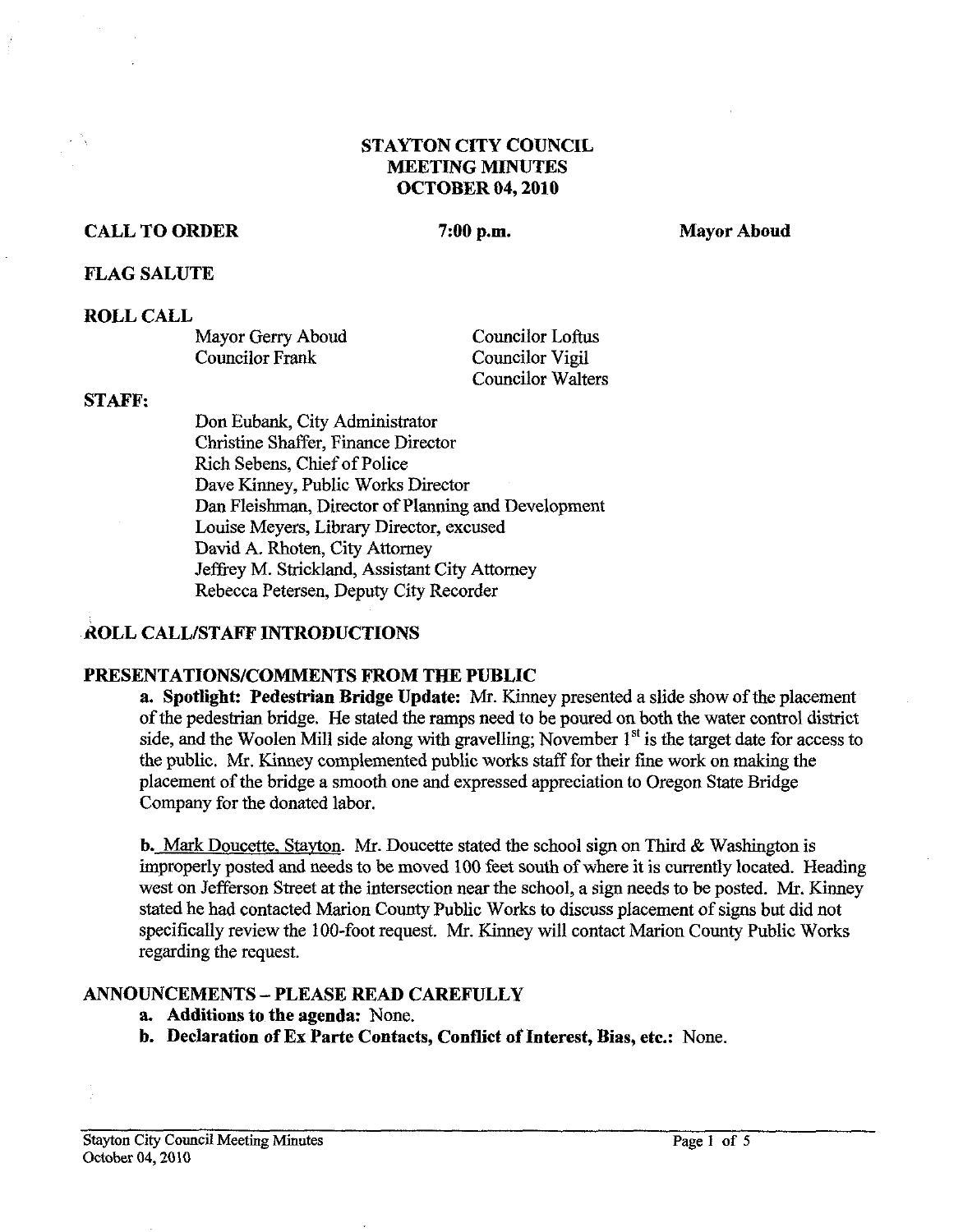#### **CONSENT AGENDA**

**a. City Council Meeting Minutes of September 20,2010:** Councilor Loftus pointed out a correction on page 2 of the draft minutes. Referring to page 5 of the minutes, he recalled Councilor Vigil making a motion to award \$700.00 to the Santiam Senior Center. Staff was asked to review the audio of the September 20,2010 Council Meeting to determine whether or not the additional motion took place.

*Scrivener's Note: In reviewing the meeting minutes of September 20,2010 it was determined that Councilor Vigil's suggestion of the \$700.00 was discussed but not presented as a motion.* 

### **PUBLIC HEARINGS - None.**

### **UNFINISHED BUSINESS**

### **Development Agreement with Santiam Memorial Hospital (SMH)**

**a. Staff Report:** *Mr.* Kinney reviewed the staff memorandum included in the packet materials stating staff had met with the city attorney and legal counsel for SMH to discuss the terms of the agreement. The Development Agreement includes the public improvement requirements that must be constructed as part of the hospital's expansion, as well as a joint grant application to the US Department of Commerce, Economic Development Administration (EDA), for \$1.5 million in grants to assist with improvements. If EDA invites the City  $\&$  Hospital to apply for funds, it must be a joint application. If EDA funds are not available, the agreement must specify what public improvements would be built by SMH and what the cost sharing arrangement would be with the City for each of the public improvements.

**b. Council Deliberation:** Mayor Aboud and Council members were in agreement that Santiam Memorial Hospital is a great contributor and a positive part of the community.

### **c. Council Decision:**

**Motion:** From Council Loftus, seconded by Councilor WaIters, to move to approve the Santiam Memorial Hospital Development Agreement and Authorize the City Administrator to submit an application to the U.S. Department of Commerce Economic Development Administration for  $10^{th}$  Avenue public improvements. Motion passed: 4:0.

### **Ordinance No. 926 Natural Resource Overlay District**

**a. Staff Report:** *Mr.* Fleishman reviewed the staff memorandum included in the packet materials. Staff is recommending to not adopt the ordinance as the action would probably be appealed, and the City does not have a record to support the decision to remove the Overlay District. Referring to a letter received from Department of Land Conservation and Development (DLCD) after the packet materials were distributed, *Mr.* Fleishman stated the agency would like the opportunity to comment on the proposal.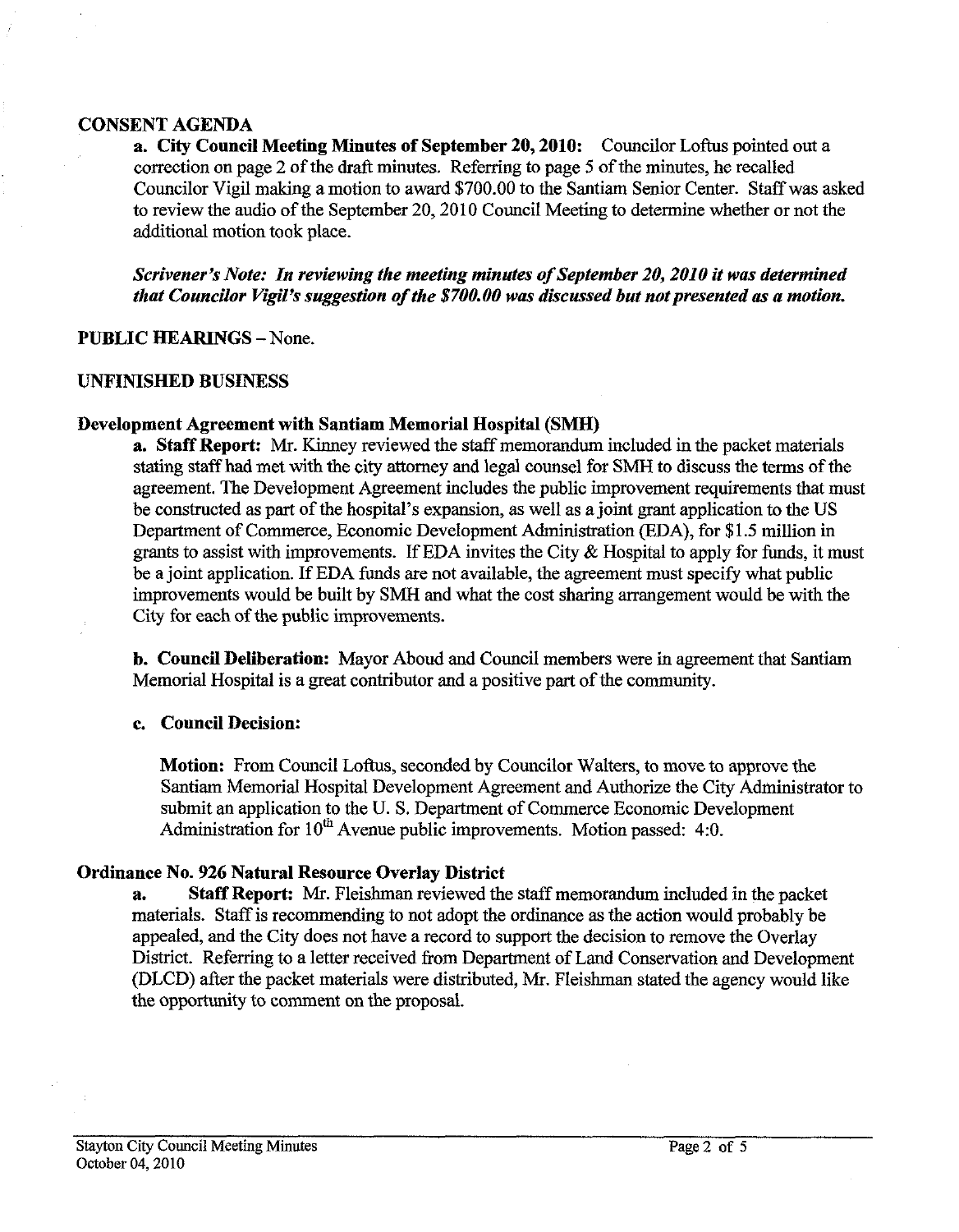#### c. Council Decision:

Motion: From Councilor Frank, seconded by Councilor Walters, to leave the Code unchanged and adopt the findings and conclusions of the draft Order of Denial for land use file **#07-09/10.** 

Discussion: Councilor Loftus stated the area included in the Overlay District is a manmade channel that involves numerous property owners which is a taking, as Santiam Water Control District does not have deeds to the land and they are trying to control it. Councilor Loftus stated the city should consider leaving the record open and allowing DEQ and DLCD to comment on the amendment. Mayor Aboud stated it looks like a no win situation to redo the TMDL, as it would cost approximately **\$15,000** to **\$20,000** in attorney costs and the city could ultimately lose. Councilor Walters stated folks have had their houses for years and the city does not have a defense to changing the setback to **15**  feet, it should stay at **50** feet. Councilor Vigil asked if a house burned down could it be rebuilt using the same setback requirement. Mr. Fleishman stated under the provisions of the code if the home is rebuilt; the code allows an existing home to be enlarged as long as it does become any more nonconforming. Councilor Vigil stated he liked the type of development that Mill Stream Woods has and would like to see more of that type of building adjacent to the Salem Ditch. He encouraged council members to leave the record open for more information.

Councilor Loftus stated he wished to make a motion to table the current motion. Mayor Aboud stated it would not be an appropriate motion as there is a motion already on the floor. Councilor Loftus stated he wanted to make a motion *to* amend the current motion on the floor to allow the record to be maintained open. Mayor Aboud stated that would not be an appropriate motion as it would be gutting the original motion.

Council was polled and the vote was **2:2** (Frank & Walters, yes), (Loftus & Vigil, no), Mayor Aboud voted yes and broke the tie.

#### Transportation Maintenance Fee

- a. Staff Report: Mr. Kinney reviewed the staff memorandum included in the packet materials.
- **b.** Council Deliberation: Councilor Frank asked if the money collected from the transportation maintenance fee would be used for ADA purposes. Mr. Kinney stated the first three years the money should be targeted for pavement. In response as to how the funds would be collected, Mr. Kinney stated they would be part of the monthly sewer bill. Councilor Loftus suggested changing the current code to reflect that the utility bill amount would need to be satisfied first before the transportation maintenance fee of **\$2.00** would be paid. Consensus of the Council was to add a formal appeal process of an assigned fee. Council Vigil stated another fee is not a good idea and the city should be looking at a local option tax instead. People said they wanted streets fixed but they didn't say they wanted a new tax, he said. Mayor Aboud stated a local option tax is the way to go as it applies money to specific projects; a general obligation bond would be a bad idea.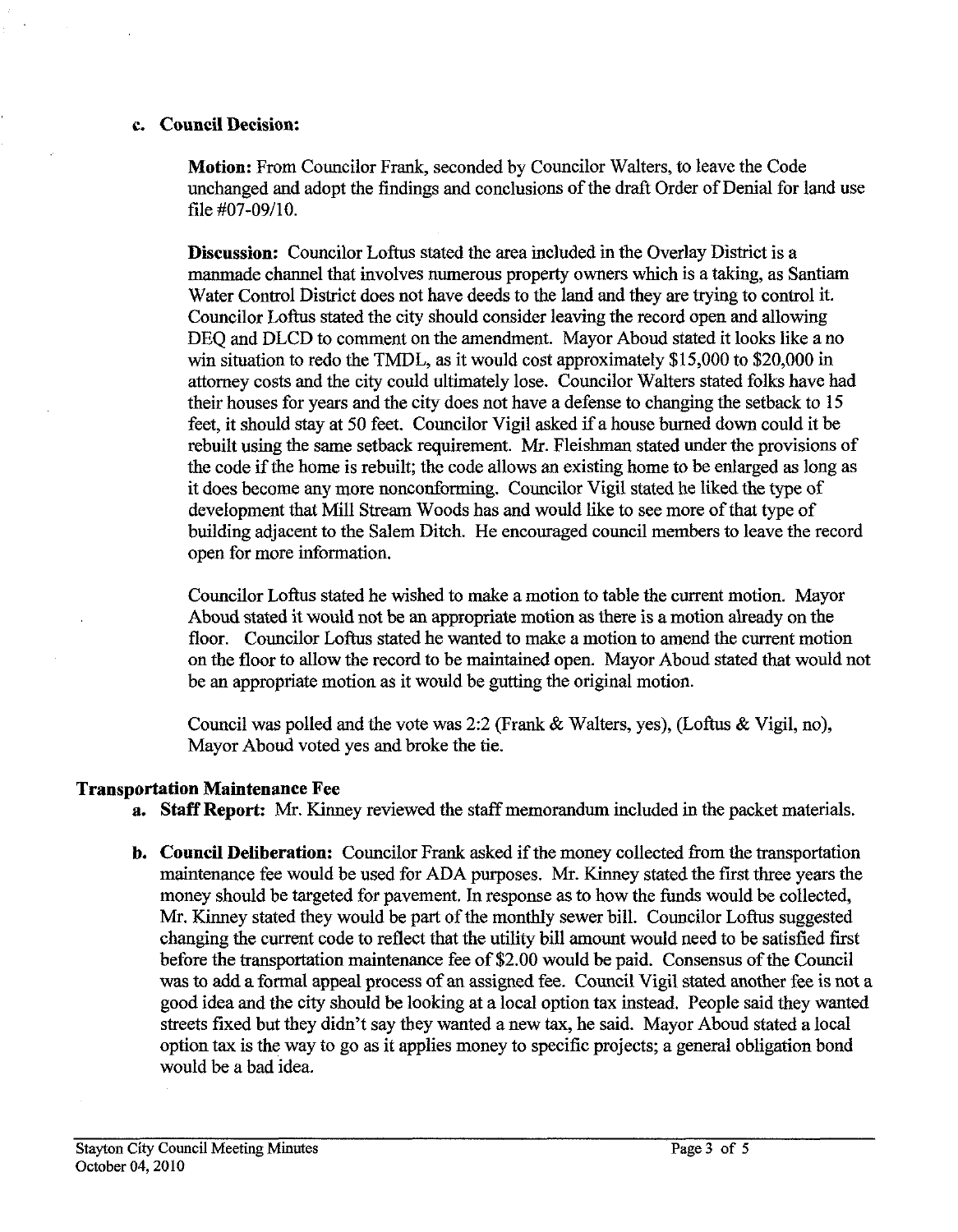#### **c. Council Decision:**

**Motion:** From Councilor Vigil, seconded by Councilor Loftus, to not impose a user fee and to direct staff to prepare a local option tax proposal for Transportation Maintenance.

**Discussion:** Councilor Walters stated the questionnaire said to fix the streets and the city needs to take care of them. A fee would be a start and possibly by cutting the fees in half for the fist six months or a year it would help. Councilor Frank stated it takes time to put a local option levy out there and the city already has a bond for library and parks. Councilor Loftus stated the roads are in disrepair and in need of maintenance and upgrades. He suggested discussing the issue with the budget committee and possibly making small cuts in other areas of the budget to fund street maintenance. Councilor Loftus suggested that if citizens were aware the city needs money for streets, possibly setting up a fund that they could donate to would be feasible. This way, those who can pay a little extra could help off set those who can't. Mayor Aboud stated the consultant should not be utilized any longer and a fee needs to be set for commercial and residential.

**Motion failed** for no majority. 2:2 (Loftus & Vigil, yes): (Frank & Walters, no). Mayor Aboud asked staff to research possible dates for a work session to discuss Transportation Maintenance.

The meeting was recessed at **8:37** pm, and reconvened at 8:40 pm.

#### **NEW BUSINESS**

#### **Protest to \IrWTP Bidding Process**

- **a. Staff Report: Mr.** Rhoten reviewed the staff memorandum included in the packet materials. Slayden Construction was awarded the WWTP Improvement Project contract, which was protested by  $R \& G$  Excavation Inc. He concluded by recommending denial of the protest and affirmation of the contract award to Slayden Construction.
- **b. Council Deliberation:** Councilor Loftus asked if the Council rejects the bid award, would that leave it up to Slayden to then protest the rejection. Mr. Rhoten stated that R & G would file with the circuit court and Slayden would probably also.
- **c. Council Decision:**

**Motion:** From Councilor Loffus, seconded by Councilor Frank, to deny R & G's protest and affirm the contract award to Slayden Construction Group, Inc. (SCG). **Motion passed:** 4:O.

#### **10. STAFFICOMMISSION REPORTS** - None.

### ' **1. PRESENTATIONSICOMMENTS FROM THE PUBLIC** -None.